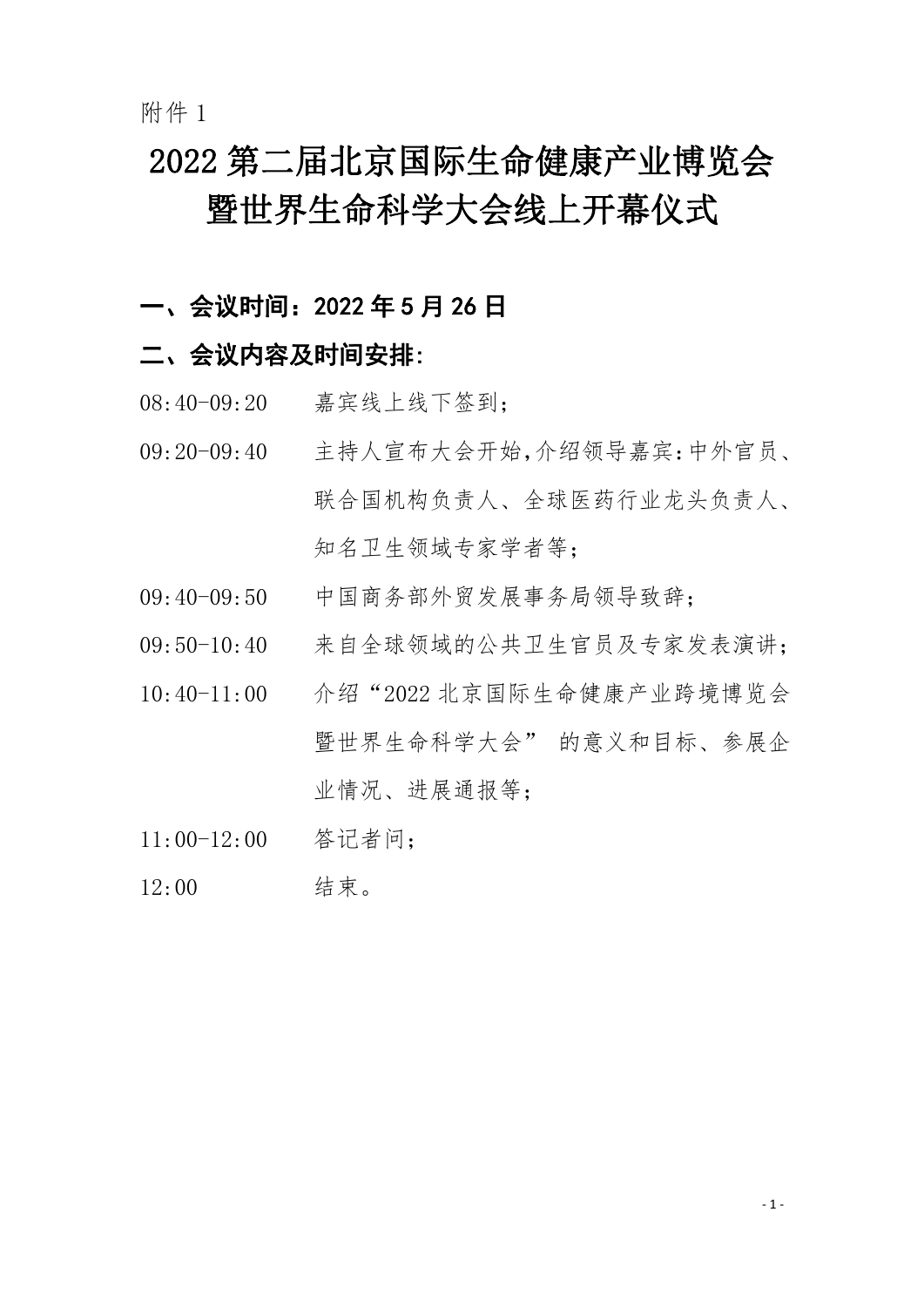## **The Opening Ceremony and the Online Press Conference of Beijing International Life and Health Industry Expo and World Life Science Project Fair**

- 1, Time: May 26<sup>th</sup>, 2022
- 2、 Agenda:
- 08:40-09:20 Guests Register (online and offline);
- 09:20-09:40 The announcement of start of the Ceremony and Introduction to the Guests and Representatives by the host: Chinese and foreign officials, heads of the United Nations agencies, representatives of leading companies in the global pharmaceutical industry, well-known experts and scholars in the field of Life Science, etc.;
- 09:40-09:50 Speech by the Representative of Trade Development Bureau of the Ministry of Commerce;
- 09:50-10:40 Speeches by Public Health Officers and Experts around the world;
- 10:40-11:00 Introduce the significance and goals of Beijing International Life and Health Industry Expo and World Life Science Project Fair, exhibitors and progress, etc.;
- $11:00-12:00$  Answer to the questions of the reporters;
- 12:00 End of the Ceremony.
- 附件 2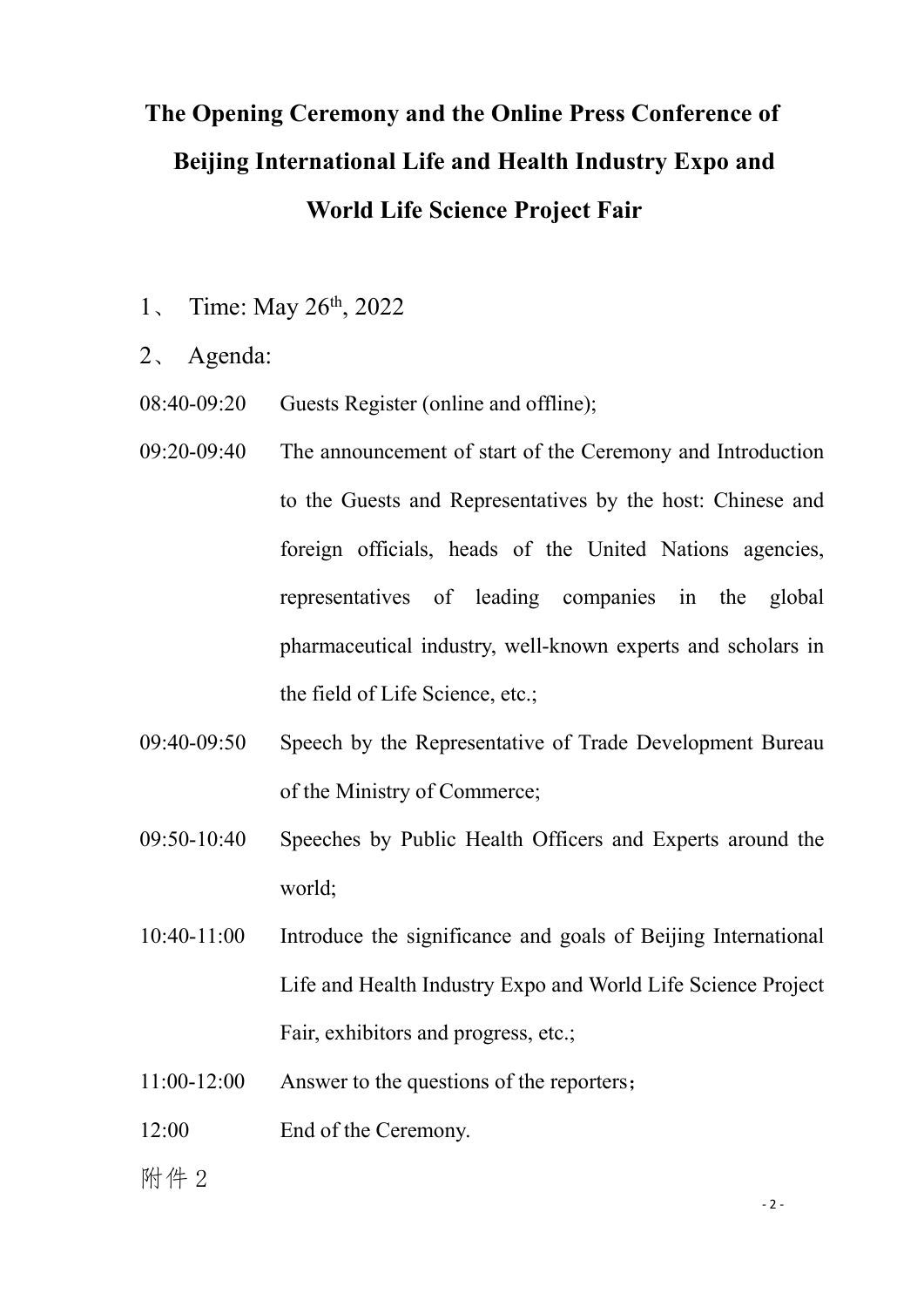# 第二届北京国际生命健康产业跨境博览会 项目洽谈会邀请函

## **Letter of Invitation to Beijing International Life and Health Industry Expo Project Docking Fair**

亲爱的先生和女士:

Dear Sirs and Madams:

应中国商务部、卫健委进一步部署,为共同构建人类卫生健 康共同体,加强全球生命科学领域合作,推动全球医疗产业融合 发展,第二届北京国际生命健康产业博览开幕仪式将于 2022 年 5 月 26 日在线上举办,项目洽谈会将于 5 月 26 日至 7 月 16 日 在线上、线下同时举办(视疫情情况)。

In response to the further deployment of the Ministry of Commerce and the National Health Commission of China, jointly "Contribute to a Global Community of Health for All" and strengthen global cooperation in the field of life sciences, the Opening Ceremony of the Beijing International Life and Health Industry Expo will be held online on May 26<sup>th</sup>, 2022, Beijing time. Meanwhile, the Project Docking Fair will be held both online and offline from May  $26<sup>th</sup>$  to July 16<sup>th</sup>, 2022, depending on the pandemic situation.

#### 1.项目名称: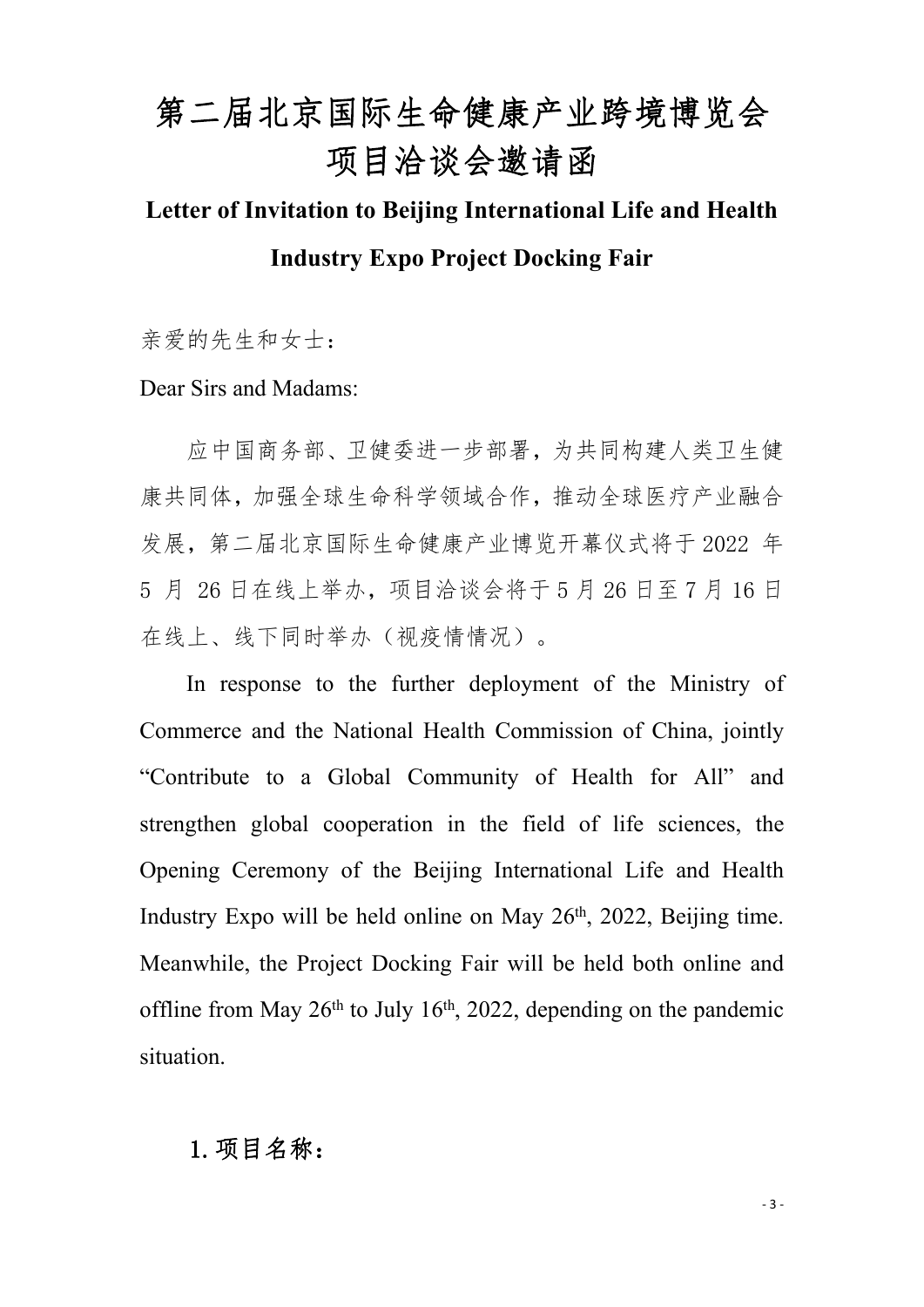### 1.**Project Name:**

北京国际生命健康产业跨境博览会项目洽谈会

Beijing International Life and Health Industry Expo and

Project Docking Fair

2.主办单位:

### 2.**Organizers:**

商务部外贸发展事务局

Trade Development Bureau of the Ministry of Commerce

世界中医药学会联合会

World Federation of Chinese Medicine Societies

中国研究型医院学会

Chinese Research Hospital Association

中国国际商会

China Chamber of International Commerce

承办单位:

### **Undertakers:**

中国国际商会会展部

Exhibition Department of China Chamber of International

#### Commerce

叁陆零展览股份有限公司

360 Exhibition Co., Ltd

北京中企世博国际展览有限公司

Beijing Zhongqi Expo International Exhibition Co.,Ltd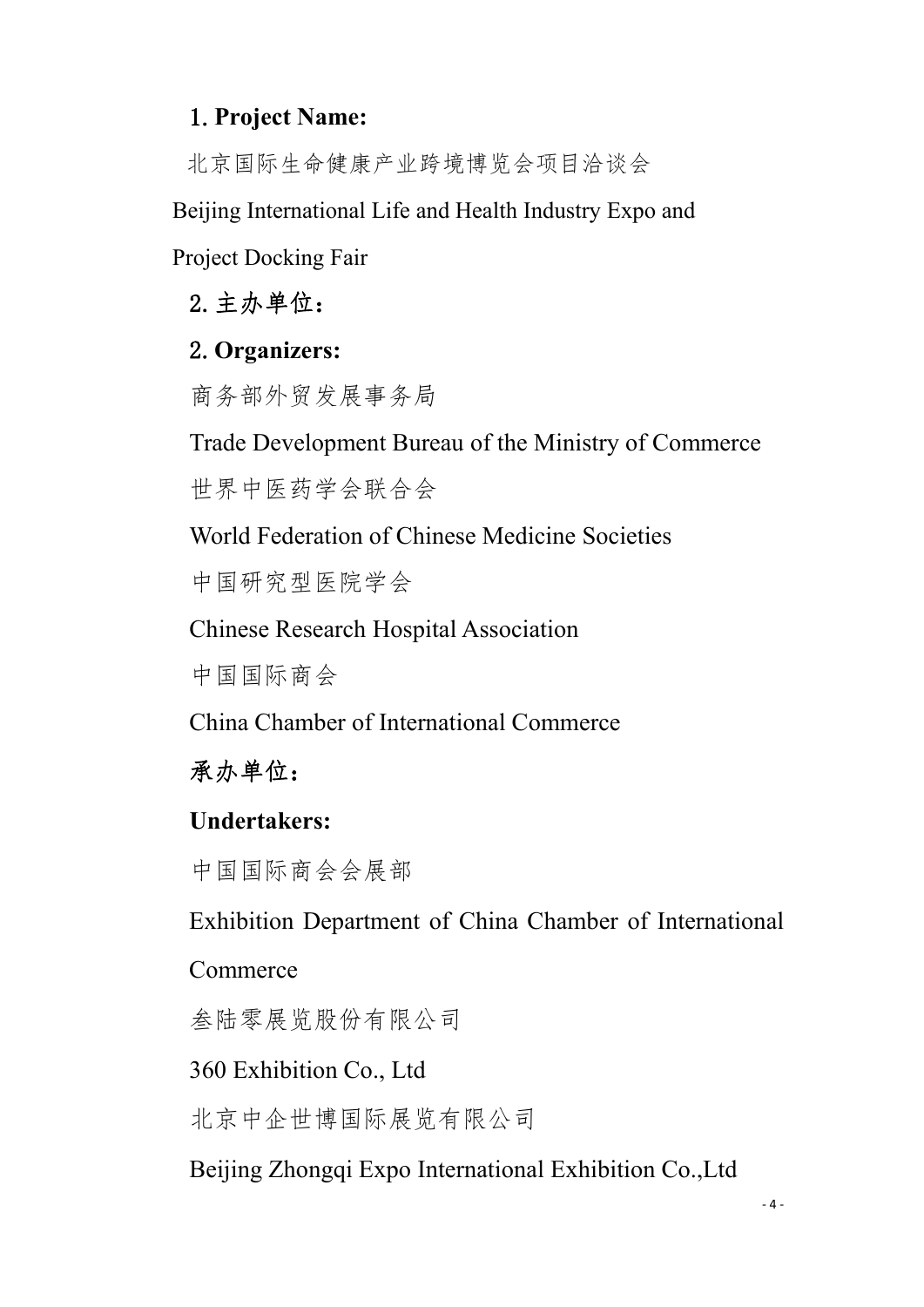#### 3.举办时间:

线上开幕仪式:北京时间 2022 年 5 月 26 日 项目洽谈会:2022 年 5 月 26 日-7 月 16 日

3.**Time:**

Opening Ceremony: May 26<sup>th</sup>, 2022, Beijing time Project Docking Fair: May 26<sup>th</sup> to July 16<sup>th</sup>, 2022

4.举办形式:ZOOM 会议

4.**Organizing Form:** ZOOM meetings

5.参会嘉宾及代表:

#### 5.**Guests and Representatives:**

拟邀国外代表: 驻华负责人、公共卫生官员及专家, 医 院、医疗企业、公共卫生机构负责人。

Foreign guests to be invited: Representatives of the Embassy in China, public health officers. heads of hospitals, medical enterprises and medical industry organizations.

中方参会代表:中国政府组织代表,中国医疗卫生组织 负责人及专家,医疗器械、基因生物、医药龙头企业总裁等。

Chinese guests: Representatives of the Chinese government, China health and medical organizations, presidents of leading Chinese medical and pharmaceutical companies, etc.

6.展品范围:医疗器械、生物医药(基因、疫苗、细胞 等)、劳保用品及卫生防疫、中医药、医疗美容、营养保健、 制药原料及设备、数字健康等。涵盖医疗健康全行业。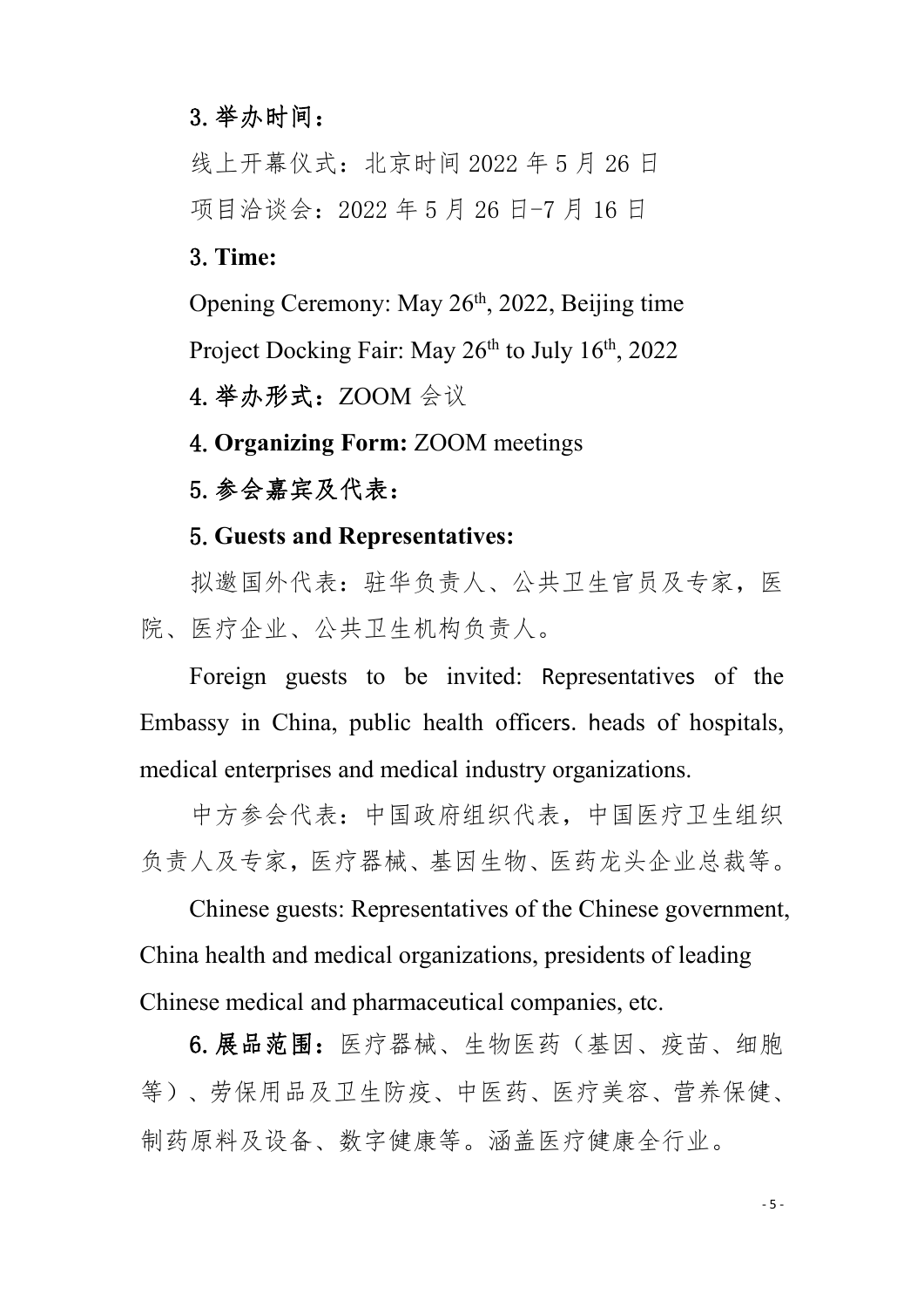6.**Scope of Exhibits:** medical equipment, biomedicine (genes, vaccines, cells, etc.), labor protection supplies and health and epidemic prevention, traditional Chinese medicine, medical cosmetology, nutrition and health care, pharmaceutical raw materials and equipment, digital health, etc. Covering the entire healthcare industry.

参会企业均在中国商务部有关白名单之列,并具备各项 必要认证。洽谈会为线上线下两种方式,灵活便捷。组委会 将竭诚为中外企业提供安全高效的沟通、交流、洽谈、对接 平台。

The exhibitors of the Expo are all from the white list of the Ministry of Commerce and have all necessary certifications. The fair will provide Chinese and foreign enterprises with a safe and efficient platform for communication, exchange, cooperation and negotiation through online and offline joint offices.

更多详情,请联系我们。

For more details, please contact us.

大会组委会:

Organizing Committee:

邱建磊秘书长:+86 15801079798

Secretary General: Mr. Qiu +86 15801079798

刘杰主任:+86 15294617556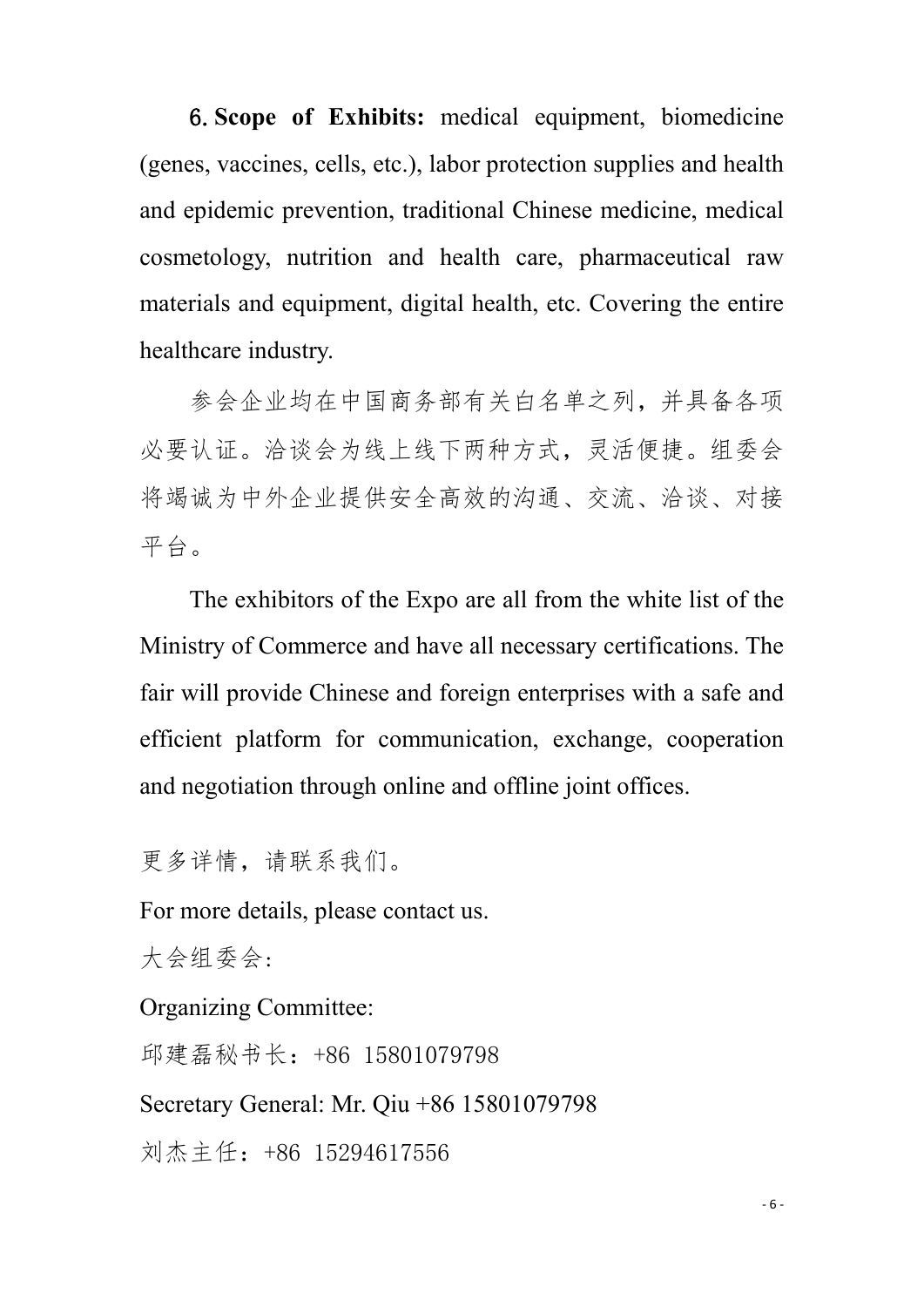Exhibition Director: Mr. Liu +86 15294617556

- 邮 箱:pxchina@126.com
- Email: pxchina@126.com
- 网 址:http://www.360clhe.com
- Website: http://www.360clhe.com